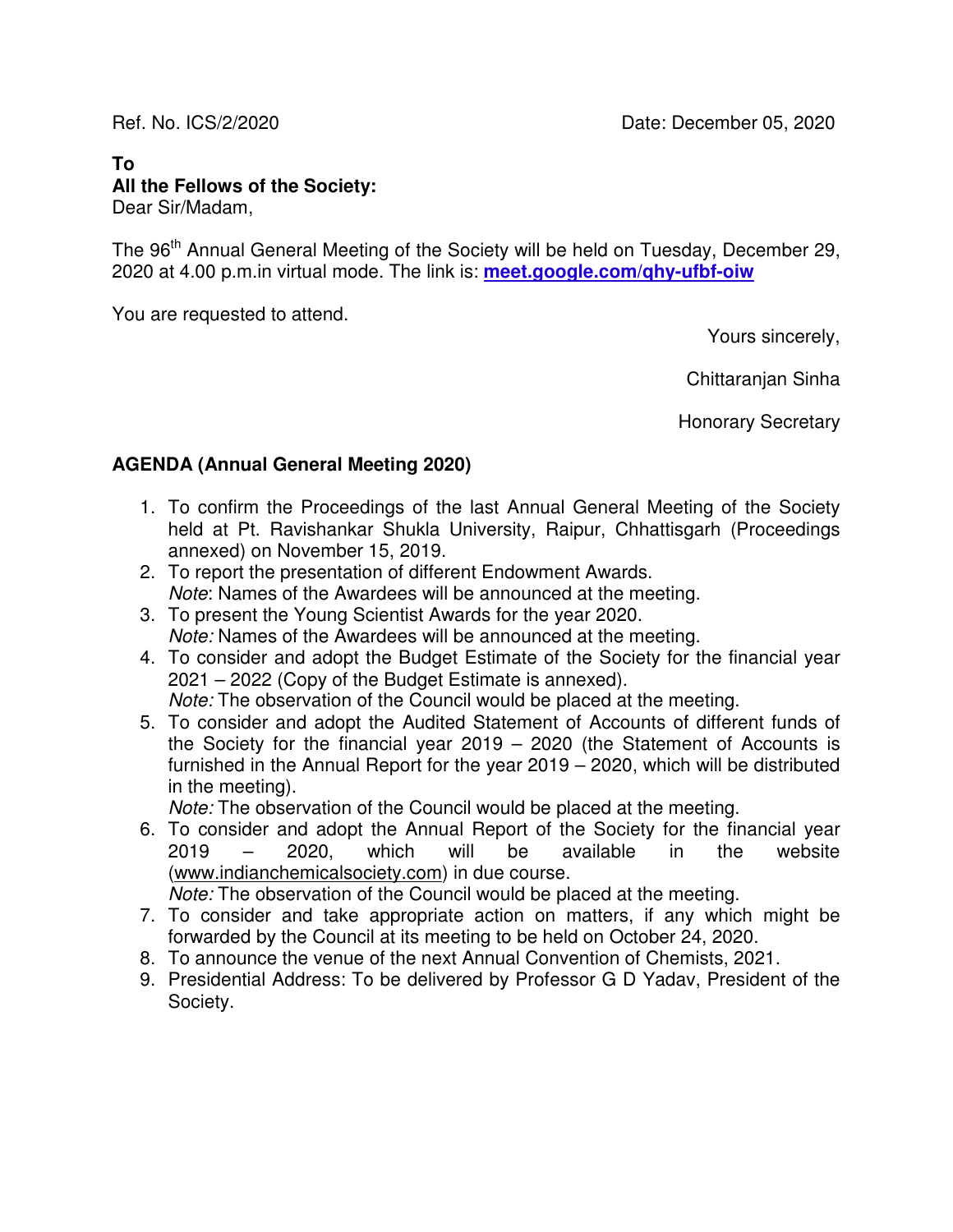#### **Proceedings of the 95th Annual General Meeting of the Indian Chemical Society held on Friday, November 15, 2019 at 5 p.m. in the School of Studies in Chemistry, Pt. Ravishankar Shukla University, Raipur, Chhattisgarh.**

The names of the fellows present in the Meeting are given in Annexure- **1**

At the outset, the Honorary Secretary requested Professor D.C. Mukherjee, the President, to preside over the meeting. Professor Mukherjee took the chair and called the meeting to order. He welcomed the members present and sought the cooperation of the members and then requested Professor Chittaranjan Sinha, the Honorary Secretary to take up the agenda items of the meeting.

The Honorary Secretary, on behalf of the Indian Chemical Society, at first offered sincere regards and gratitude to Professor D C Mukherjee, President, Indian Chemical Society for providing his sincere service and leadership to the Indian Chemical Society during his tenure as the President of the Society.

The Honorary Secretary conveyed his sincere thanks to the Chair and also welcomed the members present. He then placed the items of the agenda.

#### Agenda -1

#### **To confirm the Proceedings of the last Annual General Meeting of the Society held at G B College, Naugachia, Bihar (Proceedings annexed) on December 29, 2018.**

The Honorary Secretary reported that the Proceedings of the last Annual General Meeting of the Society held at G B College, Naugachia, Bihar on December 29, 2018, had been duly uploaded in the website of the Indian Chemical Society and he did not receive any comments on the proceedings.

Professor D.C. Mukherjee, the President of the Meeting asked opinions of the Members whether the recording of the proceedings was correct. The Members opined that the recording of the proceedings was correct. Then Professor Sunil Kumar Talapatra proposed that the proceedings be confirmed and the proposal was seconded by Professor Samaresh Bhattacharya.

It was resolved that the Proceedings of the 94th Annual General Meeting of the Society held at the G B College, Naugachia, Bhagalpur be confirmed.

#### Agenda -2

#### **To report the presentation of different Endowment Awards.**

*Note*: Names of the Awardees will be announced at the meeting.

The Honorary Secretary reported that the following endowment awards were presented after the awardees had delivered their lectures. The names of the awardees are given below: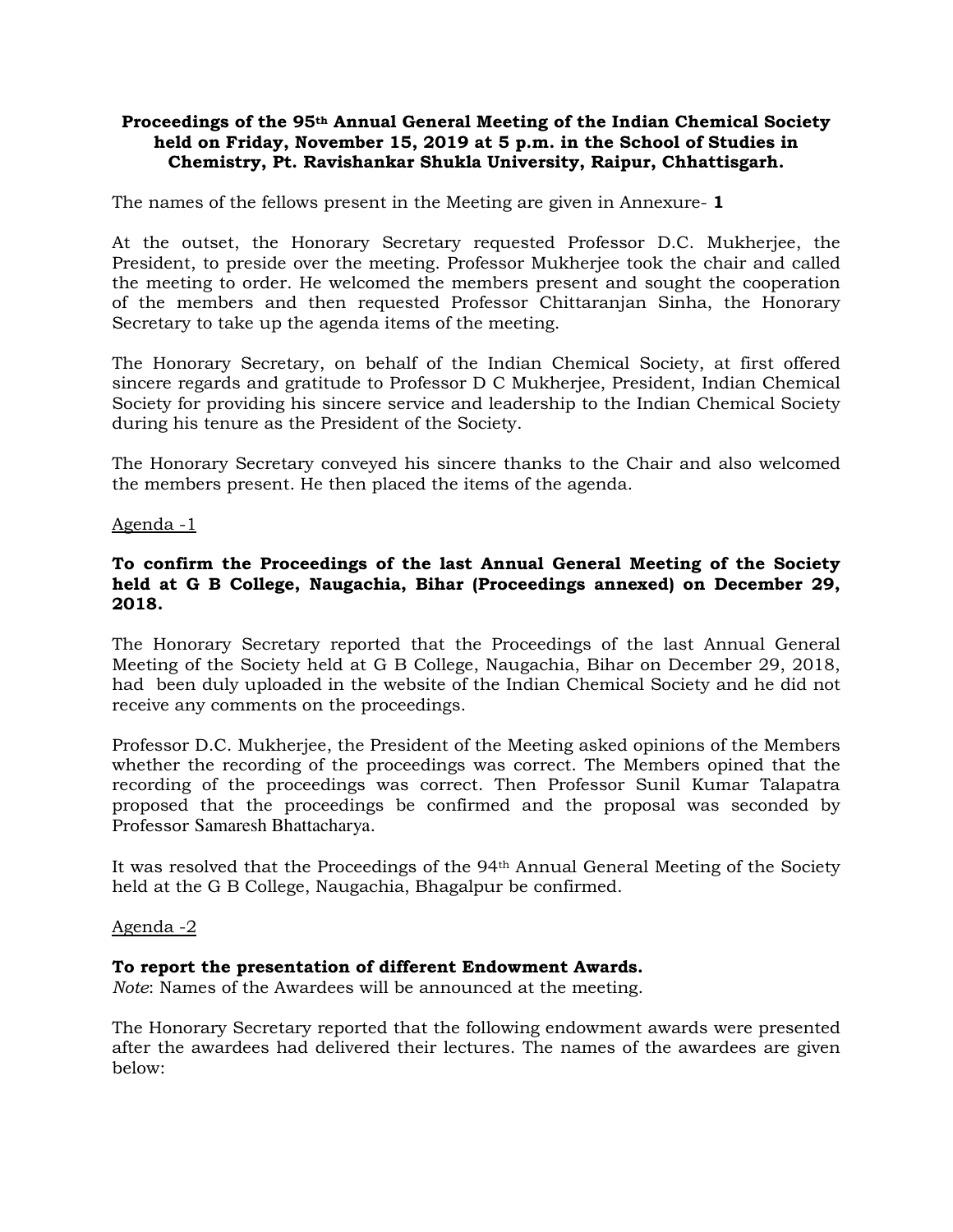|                | <b>Name of the Award</b>                                       | Awardee                                       |
|----------------|----------------------------------------------------------------|-----------------------------------------------|
|                | Professor Priyadaranjan Ray Memorial Award                     | Prof. Sundargopal Ghosh, IIT, Madras.         |
| $\mathcal{D}$  | Professor J.N.Mukherjee Memorial Award                         | Prof. Arabinda Chowdhury, IISER, Kolkata      |
| $\mathcal{S}$  | Professor S S Sandhu Award                                     | Prof. Vandana Bhalla, Amritsar                |
| $\overline{4}$ | Professor Suresh C. Ameta Award                                | Prof. Nitin Chattopadhyay, Jadavpur Univesity |
| 5              | Professor R. S. Varma Memorial Award                           | Prof. M V B. Rao, Krishna University, A.P.    |
| 6              | Professor A. K. Chandra Memorial Award                         | Prof. Swapan K. Ghosh, University of Mumbai   |
| $\overline{7}$ | Professor B. N. Ghosh 80th Birth Day Medal and                 | Prof. Tapan K. Paine, IACS, Kolkata           |
|                | Prize                                                          |                                               |
| 8              | Professor D. P. Chakraborty 60 <sup>th</sup> Birth Anniversary | Prof. Nashreen S Islam, Tespur University,    |
|                | Commemoration Award                                            |                                               |
| <sup>Q</sup>   | Professor H. L. Nigam Memorial Award                           | Prof. Rama Pande, Raipur                      |

#### Agenda-3

#### **To present the Young Scientist Awards for the year 2019.**  *Note:* **Names of the Awardees will be announced at the meeting.**

The Honorary Secretary declared the names of the Young Scientist Awardees of the Convention and the Awards were presented to them. The list of awardees recommended by the Scientists-in-charge of the respective sections is given in **Annexure-2.** 

Agenda -4

### **To consider and adopt the Budget Estimate of the Society for the financial year 2019 – 2020 and the Budget for 2018 – 2019 (Copy of the Budget Estimate is enclosed).**

#### *Note:* **The observation of the Council would be placed at the meeting.**

The Honorary Treasurer placed the Budget Estimate for the Financial Year 2019-2020 and the Budget for 2018-2019 as forwarded by the Council to the AGM.

After a prolonged discussion, Professor Kallol K Ghosh proposed that the said Budget Estimate and the Budget be adopted and the proposal was seconded by Professor Ashok K Jha.

It was resolved that the Budget Estimate of the Society for the Financial Year 2019- 2020 and the Budget for 2018-2019 be accepted.

#### Agenda -5

**To consider and adopt the Audited Statement of Accounts of different funds of the Society for the financial year 2018 – 2019 (the Statement of Accounts is furnished in the Annual Report for the year 2018 – 2019, which will be distributed later).** 

*Note:* **The observation of the Council would be placed at the meeting.**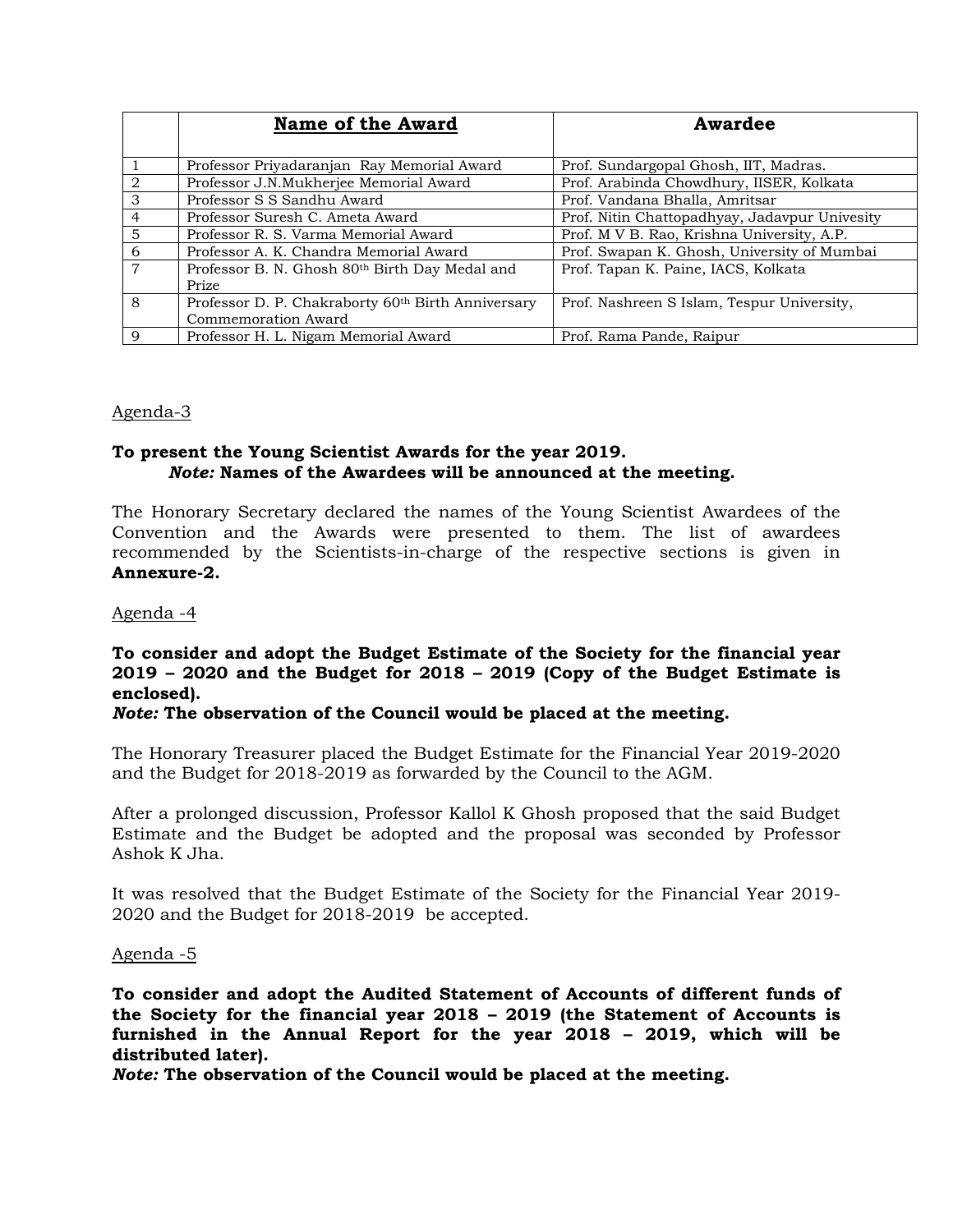The Honorary Treasurer placed the Audited Statement of Accounts of different funds of the Society for the Financial Year 2018-2019 as forwarded by the Council to the AGM.

After a prolonged discussion, Professor A K Rakshit proposed that the Audited Statement of Accounts of different funds of the Society be adopted and the proposal was seconded by Dr. Biswajit Pal.

It was resolved that the Audited Statement of Accounts of different funds of the Society be accepted.

#### Agenda -6

#### **To consider and adopt the Annual Report of the Society for the financial year 2017 – 2018 (the Annual Report for the year 2017 – 2018 would be distributed later).**

#### *Note:* **The observation of the Council would be placed at the meeting.**

The Honorary Secretary placed the Audited Statement of Accounts for the financial year 2017-2018 as forwarded by the Council to the AGM.

After a prolonged discussion Dr. Ashok Jha proposed that the Audited Statement of Accounts for the year 2017-2018 be accepted. This was seconded by Professor Asok K Mallik.

It was resolved that the Audited Statement of Accounts for the year 2017-2018 be accepted.

#### Agenda -7

#### **To declare the results of election (to be held in November 2019) of the Officer-Bearers, and the Ordinary Members of the Council.**

The results of the election of the Officer-Bearers, and the Ordinary Members of the Council were given in Annexure – 3.

#### Agenda -8

#### **To announce the venue of the next Annual Convention of Chemists, 2019**

The Honorary Secretary informed the House that he had received few invitations from different Universities expressing their intention to hold the next Annual Convention of Chemists 2019. However, it was decided that the final decision regarding the Venue of the next Annual Convention of Chemists would be taken in the next Council Meeting after considering the infrastructural facilities of the host institute.

#### Agenda – 10

#### **Presidential Address**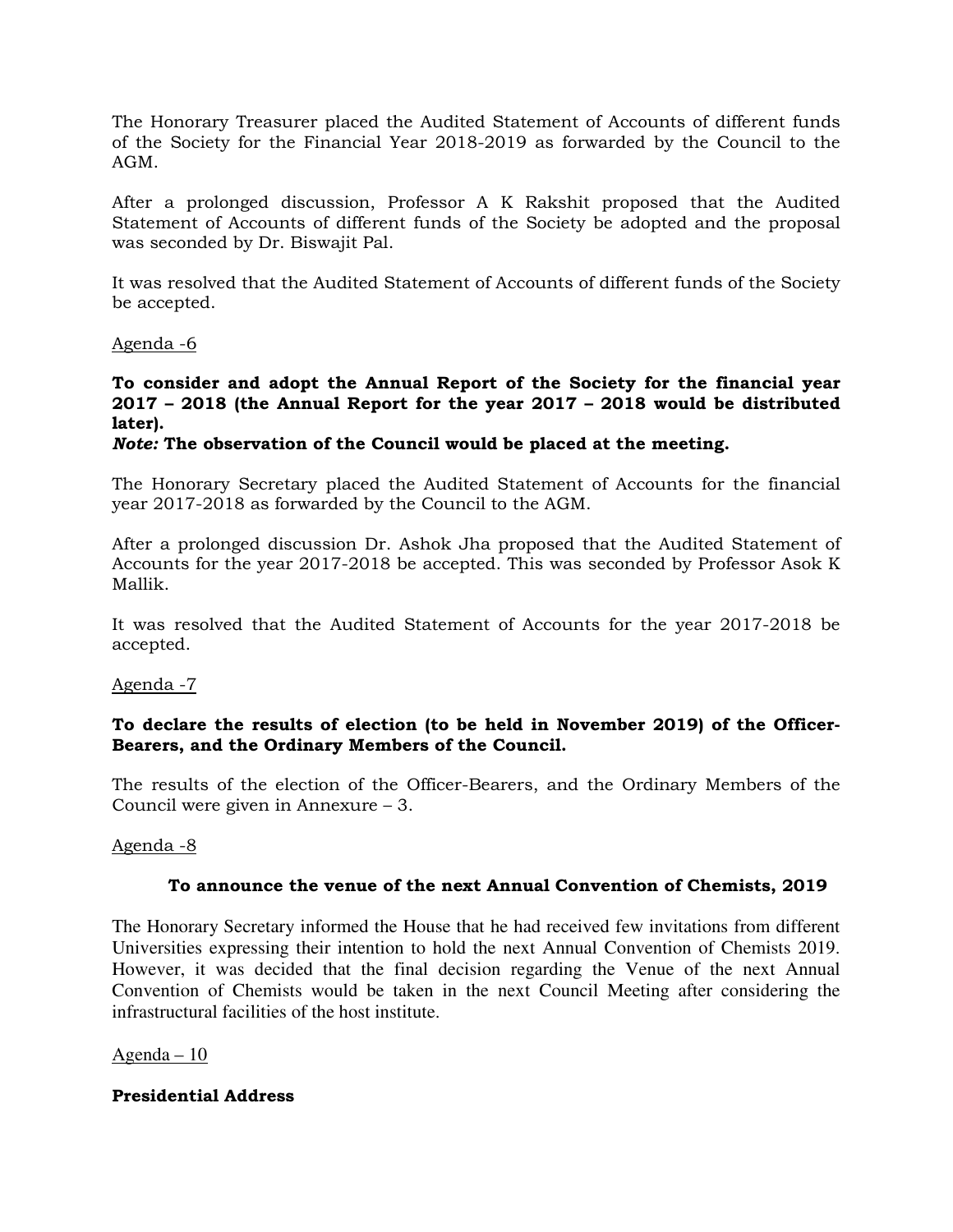The Honorary Secretary stated that the Presidential Address had already been delivered by Professor D.C. Mukherjee, the President of the Indian Chemical Society at the inaugural session of the Convention on December 28, 2018.

The Honorary Secretary, on behalf of the Indian Chemical Society, expressed his deep sense of appreciation to all who had been associated with the Convention for their untiring service to hold the Convention very successfully. The Honorary Secretary expressed his sincere thanks to everybody present in the AGM for their active co-operation.

The meeting ended with a vote of thanks to the Chair.

**President of the Meeting The Honorary Secretary** 

**Sd/- Professor D.C. Mukherjee Sd/- Professor Chittaranjan Sinha**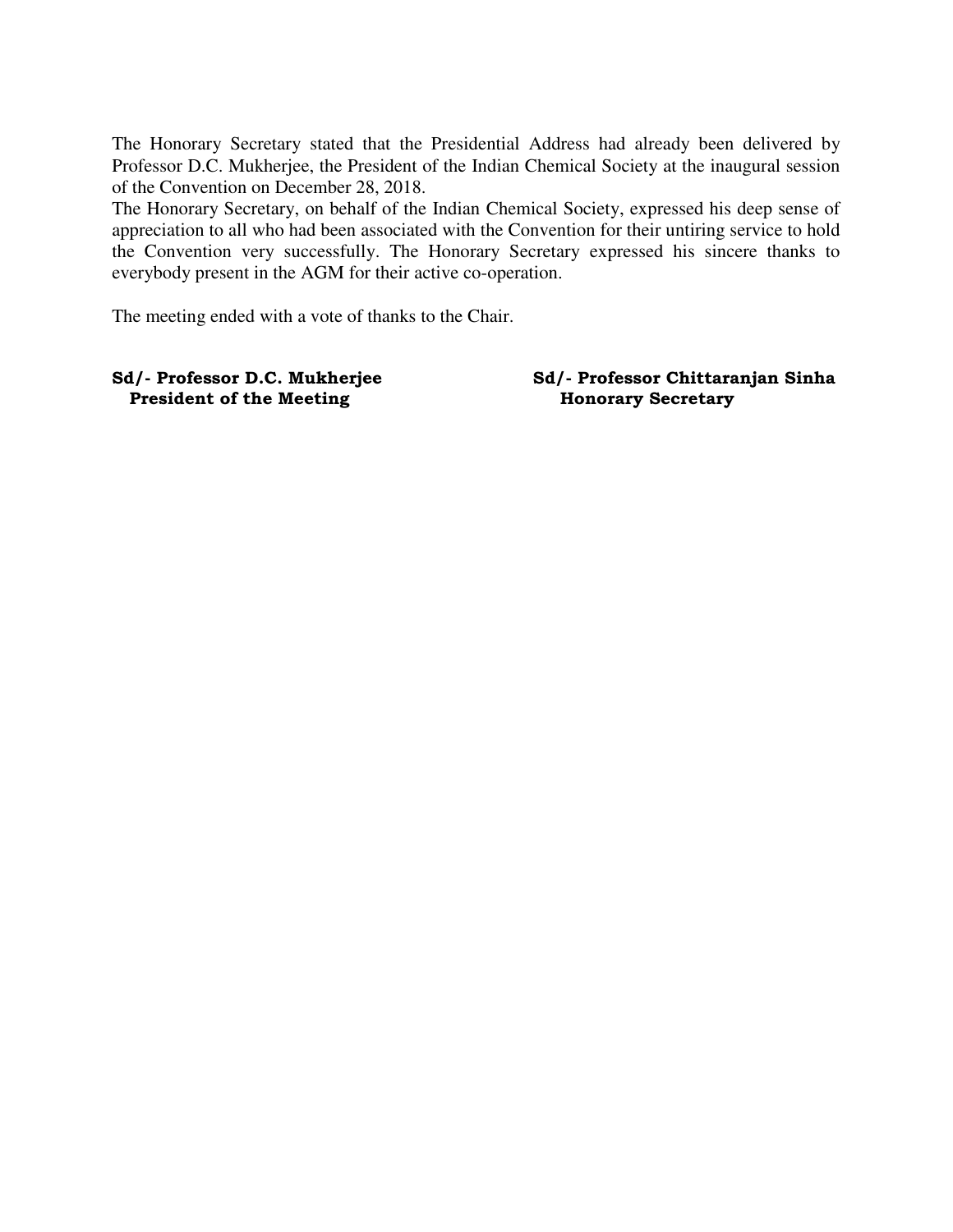### Record of Attendance

| 1. Professor D.C. Mukherjee, F/1108               | Kolkata          |
|---------------------------------------------------|------------------|
| 2. Professor C.R. Sinha, F/4679                   | Kolkata          |
| 3. Professor Sudip Kumar Das, F/5798              | Kolkata          |
| 4. Professor Subrata Mukhopadhyay, F/3971 Kolkata |                  |
| 5. Professor C. N. Murthy, F/6250                 | Kolkata          |
| 6. Dr. Biswajit Pal, F/6543                       | Kolkata          |
| 7. Professor Asok K Mallik, F/1121                | Kolkata          |
| 8. Dr. Ashok K Jha, F/6953                        | <b>Bhagalpur</b> |
| 9. Dr. R. N. Jadeja                               | <b>Baroda</b>    |
| 10. Dr. Manas Kanti Deb, F/2702                   | Raipur           |
| 11. Prof. Kallol K. Ghosh, F/3900                 | Raipur           |
| 12. Professor Asit Majumder, F/4769               | Kolkata          |
| 13. Dr.Rahul Bhattacharya, F/7425                 | Kolkata          |
| 14. Prof. Samaresh Bhattacharya, F/5357           | Kolkata          |
| 15. Prof. Shamsh Pervej                           |                  |
| 16. Professor A. S. Aswar, F/4167                 | Allahabad        |
| 17. Professor S K Talapatra, F/1130               | Kolkata          |
| 18. Professor BaniTalapatra, F/466                | Kolkta           |
| 19. Professor Jagatpati Tah, F/8063               | <b>Burdwan</b>   |
| 20. Professor Subrata Ghosh, F/5244               | Kokata           |
| 21 Dr. Samar Roychowdhury, F/8106                 | Pune             |
| 22. Prof. Pravat K. Swain, F/8044                 | Odisha           |
| 23. Dr. S P Yadav, F/5385                         | <b>Bihar</b>     |
| 24. Professor Sheo Satya Prakash, F/821           | <b>Bihar</b>     |
| 25. Dr. P. N. Piyush, F/7684                      | <b>Bihar</b>     |
| 26. Prof. E. Sukumar, F/4372                      | Chennai          |
| 27. Dr. Damodar A. Shambhag, F/324                | Mumbai           |
| 28. Dr. Chandan Kumar Jana, F/6240                | <b>Bankura</b>   |
| 29. Professor R. N. Prasad, F/2818                | Jaipur           |
| 30. Dr. Nisha Verma, F/6937                       | Faizabad         |
| 31. Dr. D. N. Singh, F/6936                       | Faizabad         |
| 32. Dr. T. N. Chhowala, F/7959                    | Surat            |
| 33. Prof. Tapas Chakraborty, F/7517               | Kolkata          |
| 34. Dr. Rammohan Pal, F/7670                      | Kolkata          |
| 35. Prof. Chinmoy Bhattacharry, F/6826,           | Shibpur, WB      |
| 36. Prof. A. Suryanarayan, F/3047                 | Visakhapatram    |
| 37. Dr. Gourisankar Roymahapatra, F/7508          | Haldia           |
| 38. Dr. Partha Pratim Bag, F/8126                 | Jharkhand        |
| 39. Prof. S. K. Ghosh, F/8231                     | Mumbai           |
| 40. Prof. A. P. Mishra, F/2412                    | Sagar            |
| 41. Prof. M. N. Roy, F/4630                       | Darjeeling       |
|                                                   |                  |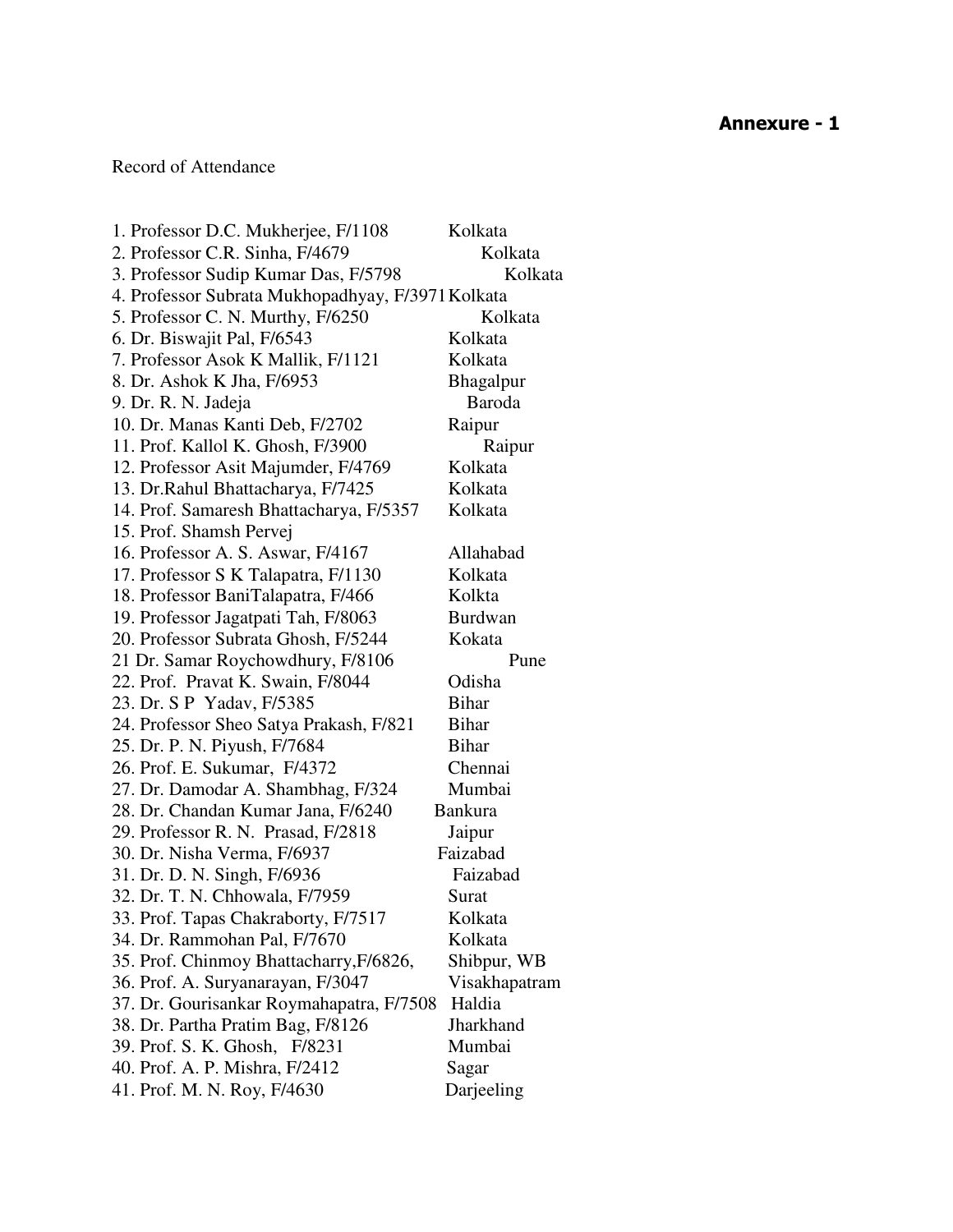42. Prof. Nitin Chattopadhyay, F/6569 Kolkata<br>43. Prof. Ashu Rani, F/6609 Rajasthan 43. Prof. Ashu Rani, F/6609 Rajasthan<br>44. Dr. Vijay Devra, F/5581 Rajasthan 44. Dr. Vijay Devra, F/5581 Rajasthan<br>45. Dr. Neelu Chouhan, F/6015 Rajasthan 45. Dr. Neelu Chouhan, F/6015 Rajastha<br>46. Prof. A. K. Rakshit, F/2161 Kolkata 46. Prof. A. K. Rakshit, F/2161 47. Prof. Prasanta K. Mukherjee, F/3841 Kolkata<br>48. Dr. Milan Hait, F/8037 Purba Medinipore 48. Dr. Milan Hait, F/8037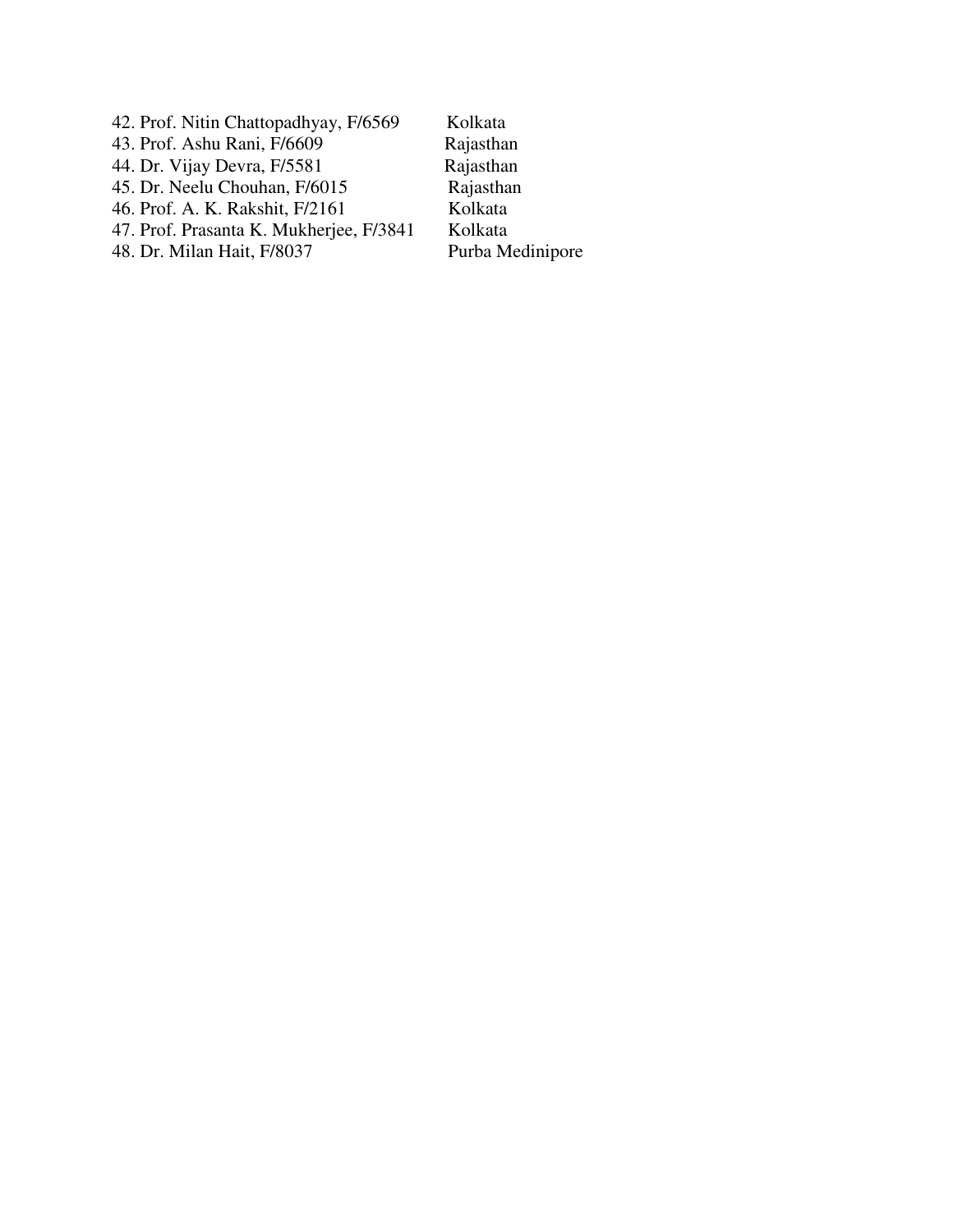# **Young Scientist Awards**

The Convention Awards (Young Scientist Awards) of the 56<sup>th</sup> Annual Convention of Chemists, 2019 were presented to the following Young Chemists:

### **Analytical Chemistry & Environmental Chemistry Section**

- 1) Professor V.S. Tripathi Award: Mr. Debasis Golui, Division of Soil Science and Agricultural Chemistry, ICAR-Indian Agricultural Research Institute, New Delhi.
- 2) Dr.Upadhyayulu V. Rao Memorial Award: Ms. Anushree Saha, School of Studies in Chemistry, Pt. Ravishankar Shukla University, Raipur, Chhattisgarh
- 3) Dr.Upadhyayulu Annapurna &Satyanarayana Memorial Award: Ms. Shobhana Ramtake, School of Studies in Environmental Science, Pt. Ravishankar Shukla University, Raipur, Chhattisgarh
- 4) Prof. V. PanduRanga Rao Award: Mr. Ramsingh Kurrey, School of Studies in Chemistry, Pt. Ravishankar Shukla University, Raipur, Chhattisgarh
- 5) Prof. A. K. Dey Award: Mr. Rahul Shah, Department of Chemistry, Pacific University, Udaipur, Rajasthan.
- 6) Professor G. Gopalarao Centenary Young Scientist Award: Ms. Bhuneshwari Sahu, School of Studies in Chemistry, Pt. Ravishankar Shukla University, Raipur, Chhattisgarh

#### **Inorganic Chemistry Section :**

- i) Prof. A. K. Dey Award: Mr. Irfan Shaikh, Department of Chemistry, Maharaja Sayajirao University, Gujarat.
- ii) Prof. B. C. Halder Memorial Award: Ms. Neetu Patel, Department of Chemistry, Maharaja Sayajirao University, Gujarat.
- iii) Shree B. M. L. Bhasin Memorial Award: Mr. Sarabjot Kaur, CSIR-National Chemical Laboratory,Pune.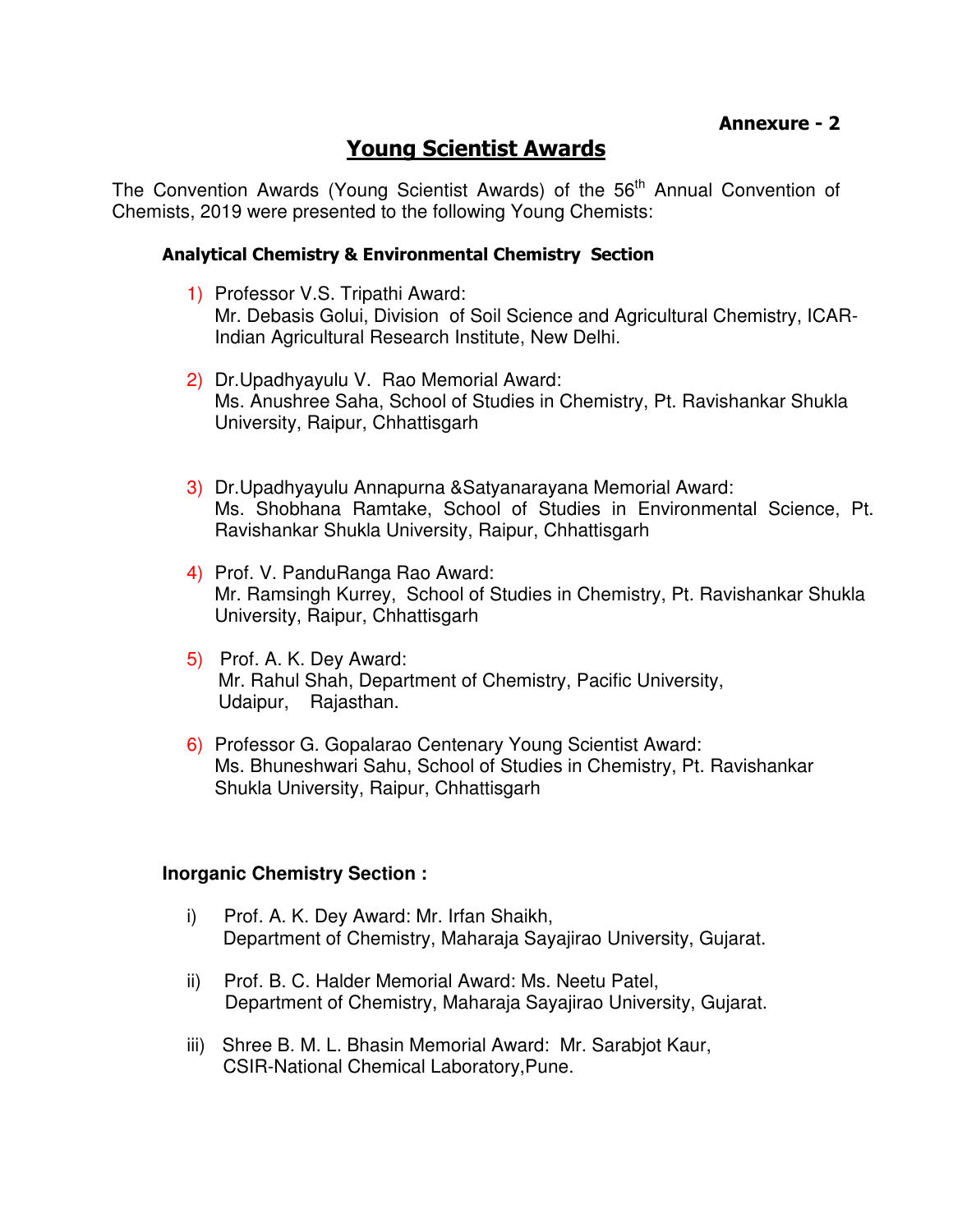iv) Best Poster Award:

Ms. Ayesha Hasmi, Department of Chemistry, Govt. V Y T P G Autonomous College, Durg, Chhattisgarh.

### **Industrial and Applied Chemistry Section :**

Indian Chemical Society Award: Mr. Sandeep Vaishnav, State Forensic Science Laboratory, Police Line Campus, Tikrapara, Raipur, Chhattisgarh.

### **Organic and Biochemistry Section**

- i) Dr. D. S. Bhakuni Award: Ms. Debashruti Bandyopadhyay, School of Chemical Sciences, NISER Bhubaneswar, Khurda, Odisha.
- ii) Dr. B. N. Mankad Award: Ms. Renu Kumari, Central University of Gujarat, Gandhinagar, Gujarat.
- iii) Dr. J. M. Dasgupta Award: Ms. Pallavi Singh, Indian Institute of Technology, Roorkee.
- iv) Professor P. Sengupta Memorial Award: Ms. Anwesha Bhattacharya, School of Chemical Sciences, NISER Bhubaneswar, Khurda, Odisha.
- v) Professor S.K. Talapatra Award: Mr. Nitai Sarkar, CSIR, National Chemical Laboratory, Pune.

### **Physical Chemistry Section :**

- i) Prof. Santi R. Palit Award (Two Awards):
	- a) Mr. Manoj Kumar Banjare, School of Studies in Chemistry, Pt. Ravishankar Shukla University, Raipur, Chhattisgarh
	- b) Mr. Rayees A. Bhat, Govt. Model Science College, Gwalior.
- ii) Professor S.T. Nandibewoor Award: Ms. Praviln Kumari Dwivedi , CSIR, National Chemical Laboratory, Pune.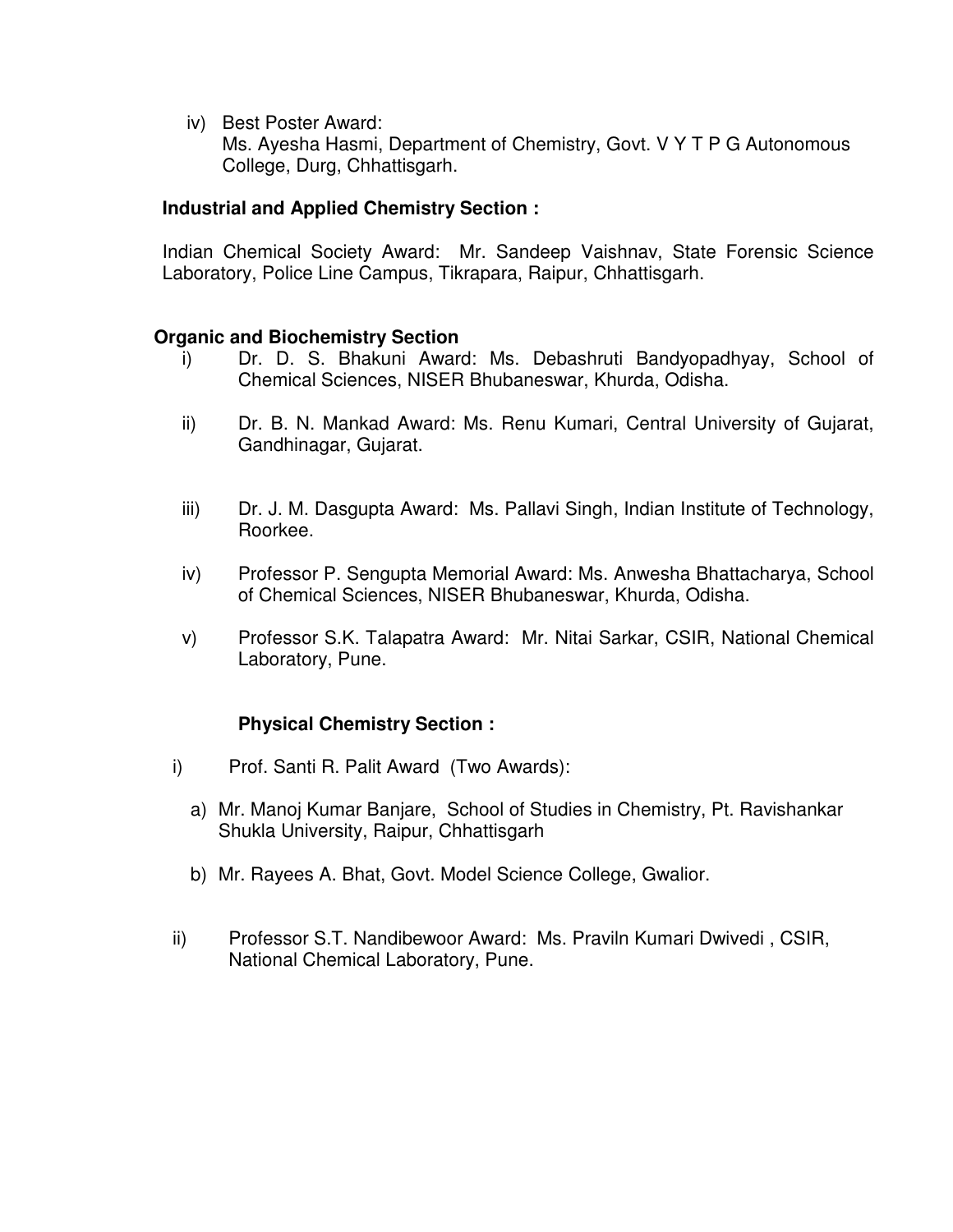# **Scrutineers Report On counting of ballots for the ensuing Election of the Society**

| <b>Total Number of Ballots Posted</b>               | 2871 |
|-----------------------------------------------------|------|
| <b>Total Number of Ballots returned undelivered</b> | 10   |
| <b>Total Number of Ballots received</b>             | 692  |
| <b>Total Number of Ballots found invalid</b>        | 61   |
| <b>Total Number of Ballots valid</b>                | 631  |

# **Office –Bearers (2020-2022)**

**President (1 Vacancy)** 

|              |                                                            | No. of votes<br>obtained |
|--------------|------------------------------------------------------------|--------------------------|
| 1.           | Professor C. P. Bhasin, MSc, PhD                           |                          |
|              | <b>Senior Professor</b>                                    | 205                      |
|              | <b>Department of Chemistry</b>                             |                          |
|              | <b>Hem. North Gujarat University</b>                       |                          |
|              | Patan-384 265, Gujarat                                     |                          |
| $\mathbf{2}$ | Professor G. D. Yadav                                      |                          |
|              | PhD(Tech.), DSc(Hon. Causa), FTWAS, FNA, FASc,             |                          |
|              | FNASc, FNAE, FRSC, FICS, FIChemE(UK), FIIChE               |                          |
|              | Vice-Chancellor and R. T. Mody Distinguished               |                          |
|              | <b>Professor</b>                                           | 363                      |
|              | <b>Tata Chemicals Darbari Seth Distinguished Professor</b> |                          |
|              | of Leadership and Innovation                               |                          |
|              | J. C. Bose National Fellow (GOI)                           |                          |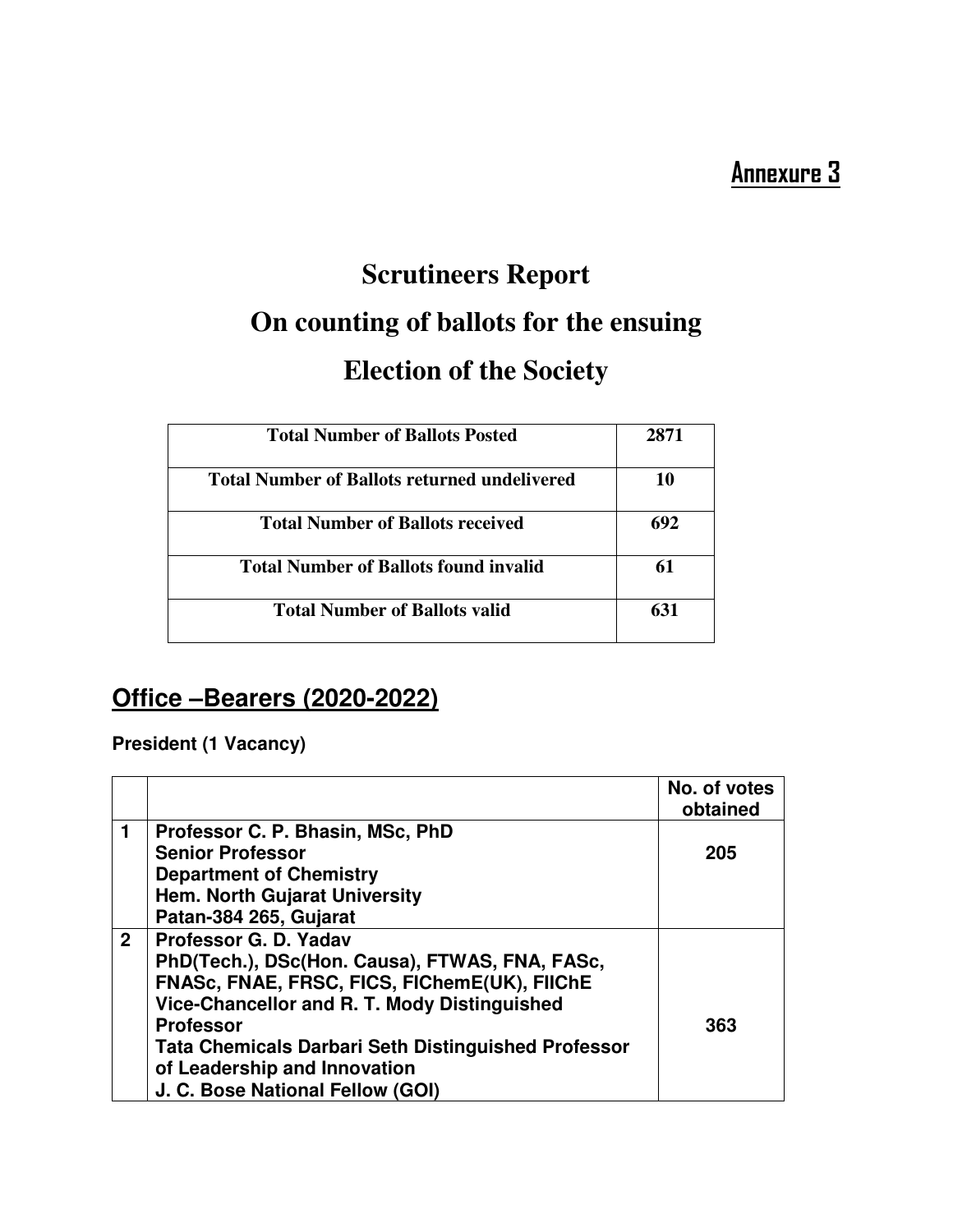| <b>Institute of Chemical Technology</b><br>Matunga, Mumbai-400 019 |  |
|--------------------------------------------------------------------|--|
| (Padmashri Awardee)                                                |  |

# **Honorary Secretary (1 Vacancy)**

| Professor Chittaranjan Sinha, MSc, PhD |                    |
|----------------------------------------|--------------------|
| <b>Department of Chemistry</b>         | <b>Uncontested</b> |
| <b>Jadavpur University</b>             |                    |
| <b>Kolkata-700 032</b>                 |                    |

# **Honorary Treasurer (1 Vacancy)**

| Professor Sudip Kumar Das, MSc, PhD<br><b>Department of Chemical Engineering</b><br><b>University College of Science</b><br>92, AcharyaPrafulla Chandra Road | <b>Uncontested</b> |
|--------------------------------------------------------------------------------------------------------------------------------------------------------------|--------------------|
| Kolkata - 700 009                                                                                                                                            |                    |

# **Vice- Presidents (1 Vacancy)**

|              | Professor Raj Ranjan Jha, MSc, PhD            |     |
|--------------|-----------------------------------------------|-----|
|              | <b>Former Professor and Head</b>              |     |
|              |                                               |     |
|              | <b>Department of Chemistry</b>                | 64  |
|              | <b>Ranchi University</b>                      |     |
|              | Ranchi-834 008, Jharkhand                     |     |
| $\mathbf{2}$ | Professor R. D. Kaushik, MSc, PhD             |     |
|              | <b>Head, Department of Chemistry</b>          | 202 |
|              | <b>GurukulKangri University</b>               |     |
|              | Haridwar-249 404, Uttarakhand                 |     |
| 3            | Professor Pradeep K. Sharma, MSc, PhD         |     |
|              | <b>Former Professor and Head</b>              |     |
|              | <b>Department of Chemistry</b>                | 123 |
|              | <b>Jai Narain Vyas University</b>             |     |
|              | Jodhpur-342 005, Rajasthan                    |     |
| 4            | Professor (Mrs.) BaniTalapatra, MSc, DSc, PRS |     |
|              | <b>Former Professor and Head</b>              |     |
|              | <b>Department of Chemistry</b>                | 115 |
|              | <b>University of Calcutta</b>                 |     |
|              | <b>Kolkata-700 009</b>                        |     |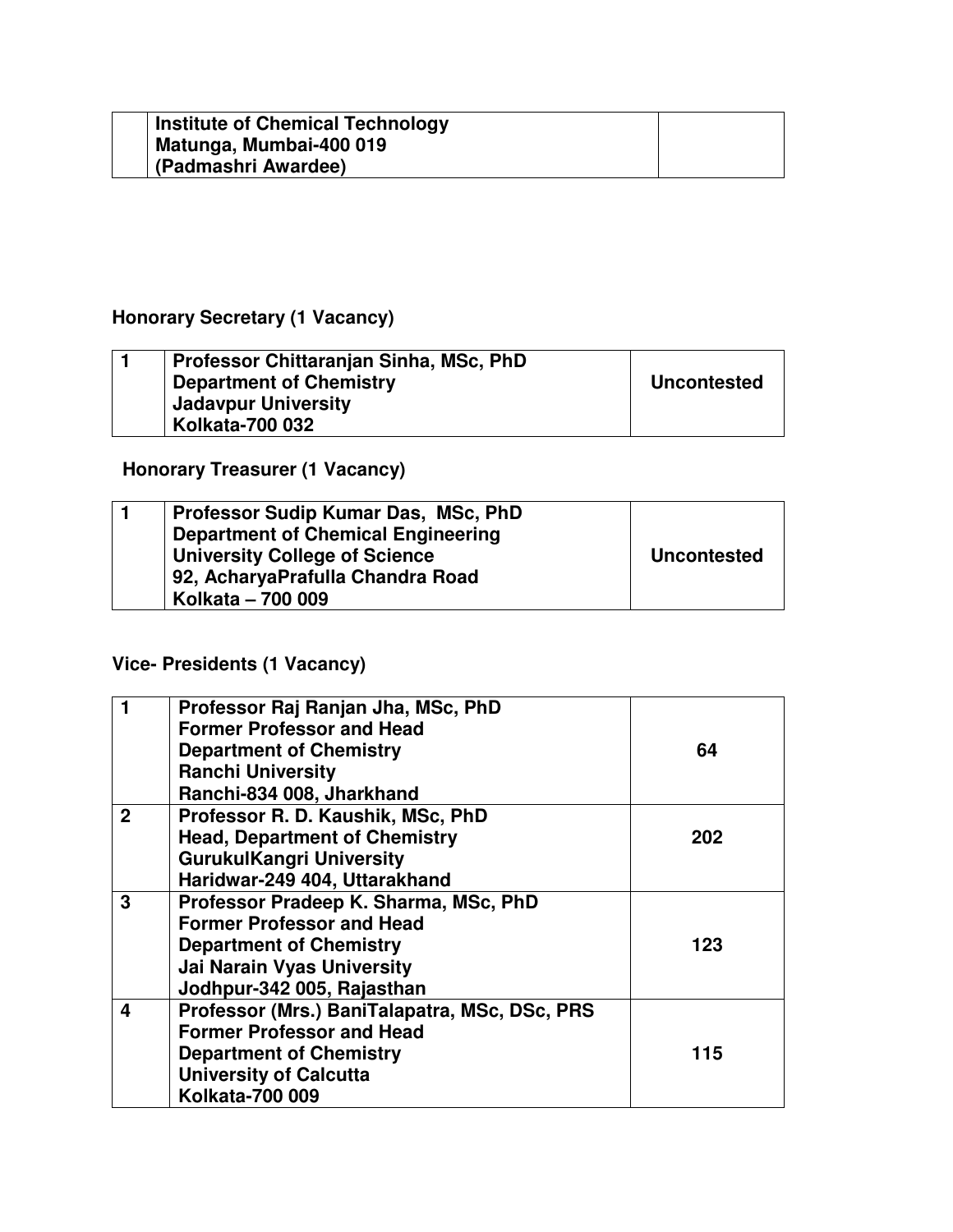| 5 | Dr. R. K. Vatsa, PhD, FNASc          |    |
|---|--------------------------------------|----|
|   | Head, Cluster Chemistry Section      |    |
|   | <b>Chemistry Division</b>            | 87 |
|   | <b>Bhabha Atomic Research Centre</b> |    |
|   | <b>Mumbai-400 085</b>                |    |

# **Ordinary Members of the Council (2020-2022)**

 **Headquarter (Three vacancies)** 

| 1.           | <b>Professor Samir Biswas, MSc, PhD</b><br><b>Former Professor</b><br><b>Department of Chemical Technology</b><br><b>University of Calcutta</b>                    | 341 |
|--------------|--------------------------------------------------------------------------------------------------------------------------------------------------------------------|-----|
|              | <b>Kolkata-700 009</b>                                                                                                                                             |     |
| $\mathbf{2}$ | Dr. NibeditaChakrabarti, MSc, PhD<br><b>Principal</b>                                                                                                              |     |
|              | <b>Victoria Institution (College)</b><br>78B, AcharyaPrafulla Chandra Road<br><b>Kolkata-700 009</b>                                                               | 311 |
| 3            | Professor Saurabh Das, MSc, PhD<br><b>Department of Chemistry</b><br><b>Jadavpur University</b><br>Kolkata-700 032                                                 | 179 |
| 4            | Professor Susanta Lahiri, PhD, DSc<br><b>Head, Chemical Sciences Division</b><br><b>Saha Institute of Nuclear Physics</b><br>Salt Lake, Kolkata-700 064            | 245 |
| 5            | Professor Asok Kumar Mallik, MSc, PhD<br><b>Former Professor</b><br><b>Department of Chemistry</b><br><b>Jadavpur University</b><br>Kolkata-700 032                | 247 |
| 6            | Dr. Biswajit Pal, MSc, PhD<br><b>Department of Chemistry</b><br><b>St. Paul's Cathedral Mission College</b><br>33/1, Raja Rammohan Roy Sarani<br>Kolkata - 700 009 | 198 |

### **Eastern Zone (Three vacancies)**

| Professor R. P. S. Chauhan, MSc, DPhil          |     |
|-------------------------------------------------|-----|
| <b>Head, University Department of Chemistry</b> | 267 |
| <b>Magadh University</b>                        |     |
| Bodh Gaya-824 234, Bihar                        |     |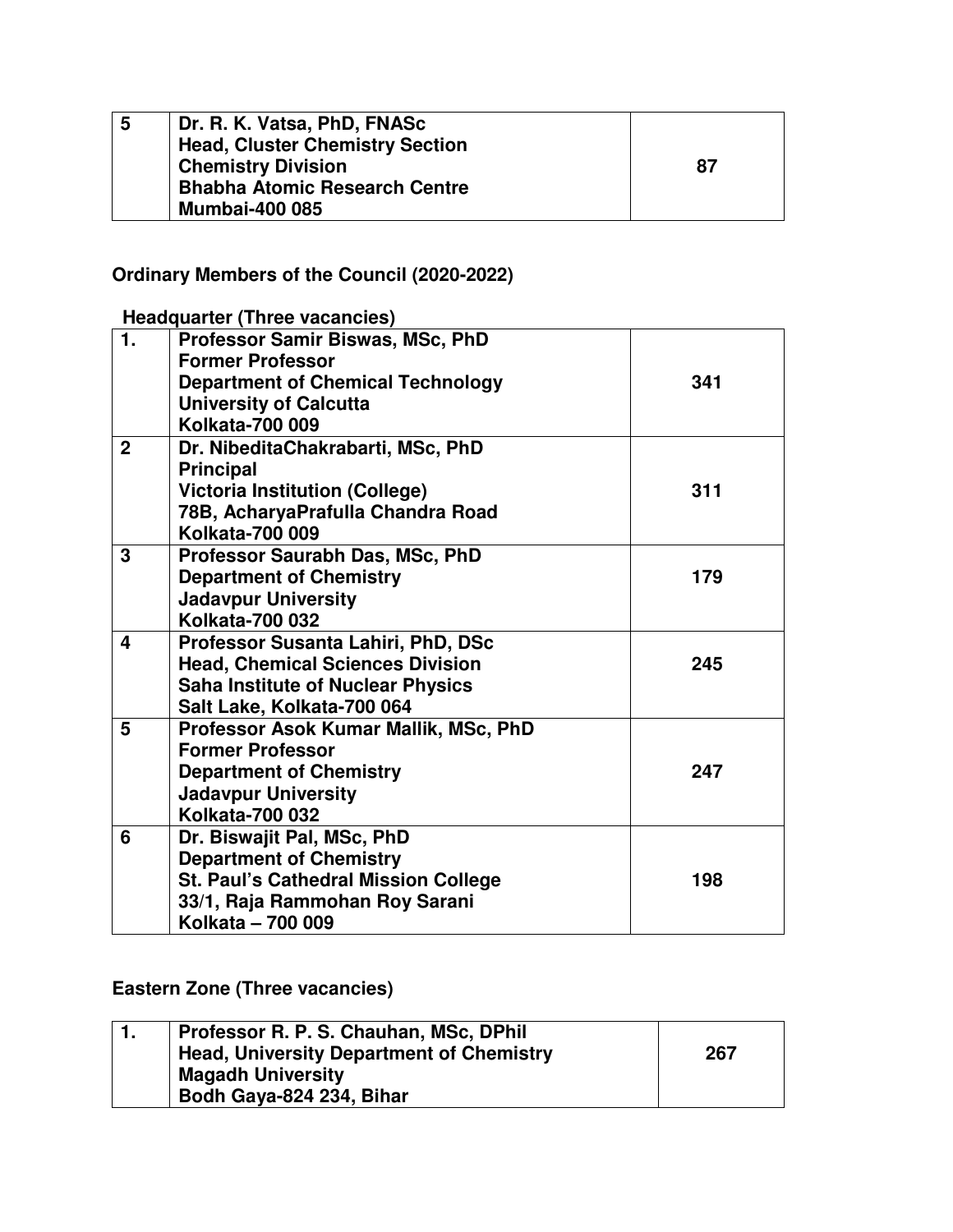| $\overline{2}$ | Professor Prem Mohan Mishra, MSc, PhD           |     |
|----------------|-------------------------------------------------|-----|
|                | <b>Head, Department of Chemistry</b>            | 133 |
|                | M. L. S. M. College                             |     |
|                | Darbhanga-846 004, Bihar                        |     |
| 3              | Professor MahendraNath Roy, MSc, PhD            |     |
|                | <b>Department of Chemistry</b>                  | 423 |
|                | <b>University of North Bengal</b>               |     |
|                | Darjeeling-734 013, West Bengal                 |     |
| 4              | Dr. Gourisankar Roymahapatra, MSc, PhD          |     |
|                | <b>Associate Professor of Chemistry</b>         |     |
|                | <b>School of Applied Science and Humanities</b> | 164 |
|                | <b>Haldia Institute of Technology</b>           |     |
|                | Haldia-721 657, West Bengal                     |     |
| 5              | Dr. Sheo Satya Prakash, MSc, PhD                |     |
|                | <b>Former Professor and Head</b>                |     |
|                | <b>Department of Chemistry</b>                  | 388 |
|                | A. N. College (P.G. Centre)                     |     |
|                | Patna-800 013, Bihar                            |     |
| 6              | Professor Ranjit K. Verma, MSc, PhD             |     |
|                | <b>Vice-Chancellor</b>                          | 272 |
|                | <b>Munger University</b>                        |     |
|                | Munger-811 201, Bihar                           |     |

# **Western Zone (Three vacancies)**

|                | Professor Anand S. Aswar, MSc, PhD                   |     |
|----------------|------------------------------------------------------|-----|
|                | <b>Professor and Head</b>                            | 258 |
|                | <b>Department of Chemistry</b>                       |     |
|                | S. G. B. Amravati University                         |     |
|                | Amravati-444 602, Maharashtra                        |     |
| $\overline{2}$ | Professor P. A. Hassan, MSc, PhD                     |     |
|                | <b>Head, Nanotherapeutics and Biosensors Section</b> |     |
|                | <b>Chemistry Division</b>                            | 206 |
|                | <b>Bhabha Atomic Research Centre</b>                 |     |
|                | <b>Mumbai-400 085</b>                                |     |
| 3              | Dr. R. N. Jadeja, MSc, PhD                           |     |
|                | <b>Associate Professor, Department of Chemistry</b>  |     |
|                | <b>Faculty of Science</b>                            | 381 |
|                | The M. S. University of Baroda                       |     |
|                | Vadodara-390 002, Gujarat                            |     |
| 4              | Dr. R. K. Vatsa, PhD, FNASc                          |     |
|                | <b>Head, Cluster Chemistry Section</b>               |     |
|                | <b>Chemistry Division</b>                            | 430 |
|                | <b>Bhabha Atomic Research Centre</b>                 |     |
|                | <b>Mumbai-400 085</b>                                |     |